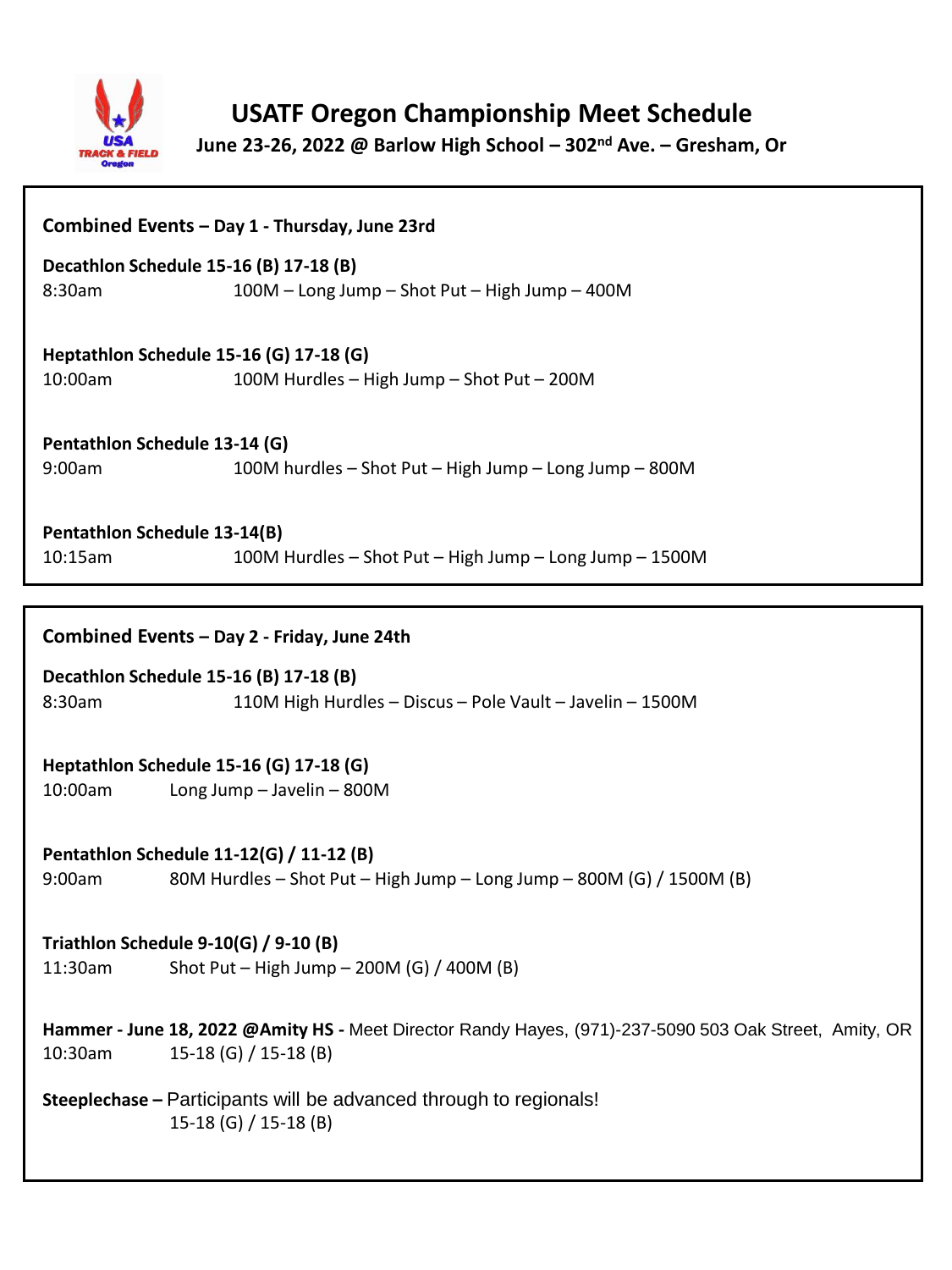## **Track Schedule - Saturday June 25th -** Girls followed by Boys **8:30am**

Race Walk All Ages

## **9:00am**

1500m (8+Under) 1500m (9-10) 1500m (11-12) 1500m (13-14) 1500m (15-16) 1500m (17-18)

## **10:45am**

100m Semi Finals (8+Under) 100m Semi Finals (9-10) 100m Semi Finals (11-12) 100m Semi Finals (13-14) 100m Semi Finals (15-16) 100m Semi Finals (17-18)

**12:15pm** 400m Hurdles (15-16)(B) - (17-18)(B)

**12:45pm** 400m Hurdles (15-16) (G) - (17-18)(G)

**1:15pm** 200m Hurdles (13-14) girls - boys

## **1:45pm**

4x100m Relay (8+Under) 4x100m Relay (9-10) 4x100m Relay (11-12) 4x100m Relay (13-14) 4x100m Relay (15-16) 4x100m Relay (17-18)

#### **2:30pm**

4x800m Relay (11-12) 4x800m Relay (13-14) 4x800m Relay (15-16) 4x800m Relay (17-18)

## **3:15pm**

400m (8+Under) 400m (9-10) 400m (11-12) 400m (13-14) 400m (15-16) 400m (17-18)

## **4:00pm**

100m Finals (8+Under) 100m Finals (9-10) 100m Finals (11-12) 100m Finals (13-14) 100m Finals (15-16) 100m Finals (17-18)

## **Field Schedule - Saturday June 25th 8:30am**

Boys Long Jump (8+Under) Pit 2 Girls Long Jump (9-10) Pit 1 Boys Javelin (9-10) Girls High Jump (11-12) Boys Shot Put (11-12) to follow Girls Shot Put (13-14) Boys Pole Vault (13-14) Girls Discus (17-18)

## **10:15am**

Girls Long Jump (8+Under) Pit 2 Boys Shot Put (8+Under) to follow Boys Shot Put (13-14) Girls High Jump (9-10) Girls Discus (11-12) Boys Long Jump (11-12) Pit 1 Girls Javelin (13-14) Boys Pole Vault (15-16)

## **12:00pm**

Girls Shot Put (8+Under) to follow Boys Shot Put (9-10) Girls Long Jump (11-12) Pit 1 Boys Javelin (11-12) Girls Triple Jump (13-14) Pit 2 Boys High Jump (13-14) Boys Pole Vault (17-18)

## **1:45pm**

Girls Shot Put (9-10) to follow Girls Shot Put (11-12) Boys High Jump (9-10) Girls Pole Vault (13-14) Boys Discus (13-14) Boys Javelin (15-16) Boys Triple Jump (15-16) Pit 2 Girls Long Jump (17-18) Pit 1

## **3:30pm**

Boys Long Jump (9-10) Pit 1 Girls Javelin (11-12) Boys High Jump (11-12) Boys Triple Jump (13-14) Pit 2 Girls Pole Vault (15-16) Boys Shot Put (15-16) to follow Girls Shot Put (17-18) Boys Discus (17-18)

## **5:15pm**

Girls Javelin (9-10) Girls Long Jump (15-16) Pit 1 Girls Pole Vault (17-18) Boys Triple Jump (17-18) Pit 2